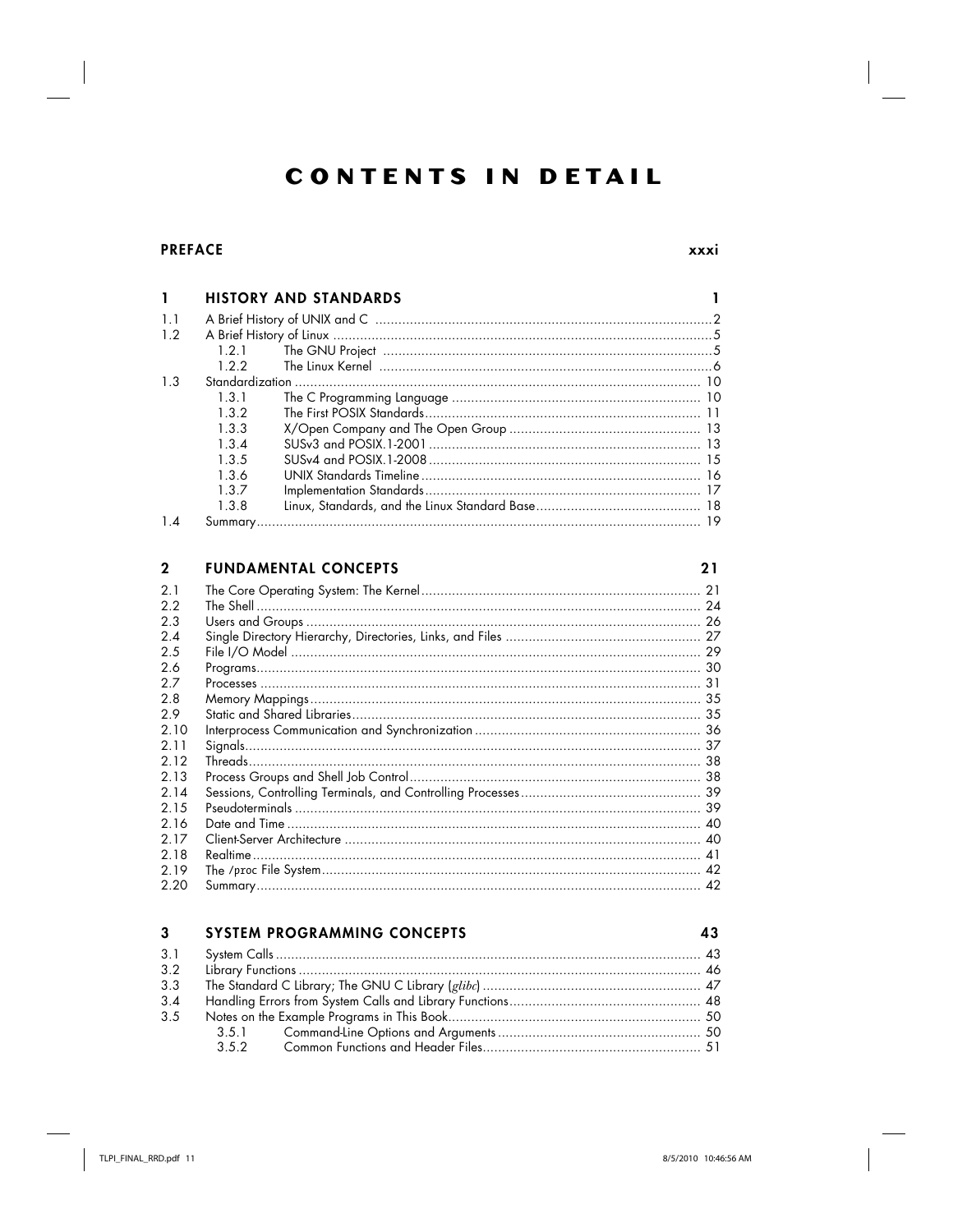| 3.7 |  |  |
|-----|--|--|
| 3 R |  |  |

#### 4 FILE I/O: THE UNIVERSAL I/O MODEL

| $\Delta$ 1      |       |  |
|-----------------|-------|--|
| 4.2             |       |  |
| 4.3             |       |  |
|                 | 4.3.1 |  |
|                 |       |  |
|                 |       |  |
| $\overline{44}$ |       |  |
| 4.5             |       |  |
| 4.6             |       |  |
| 47              |       |  |
| 4.8             |       |  |
| 49              |       |  |
| 4.10            |       |  |

#### 5 FILE I/O: FURTHER DETAILS

#### $5.1$  $5.2$  $5.3$  $5.4$ 5.5 5.6 5.7 5.8 5.9 5.10  $5.11$  $5.12$ 5.13  $5.14$

#### $\ddot{\mathbf{6}}$ **PROCESSES**

113

69

| 6.1  |                   |  |
|------|-------------------|--|
| -6.2 |                   |  |
| 6.3  |                   |  |
| 6.4  |                   |  |
| 6.5  |                   |  |
| 6.6  |                   |  |
| 67   | $\frac{125}{125}$ |  |
| 6.8  |                   |  |
| 6.9  |                   |  |
| 6.10 |                   |  |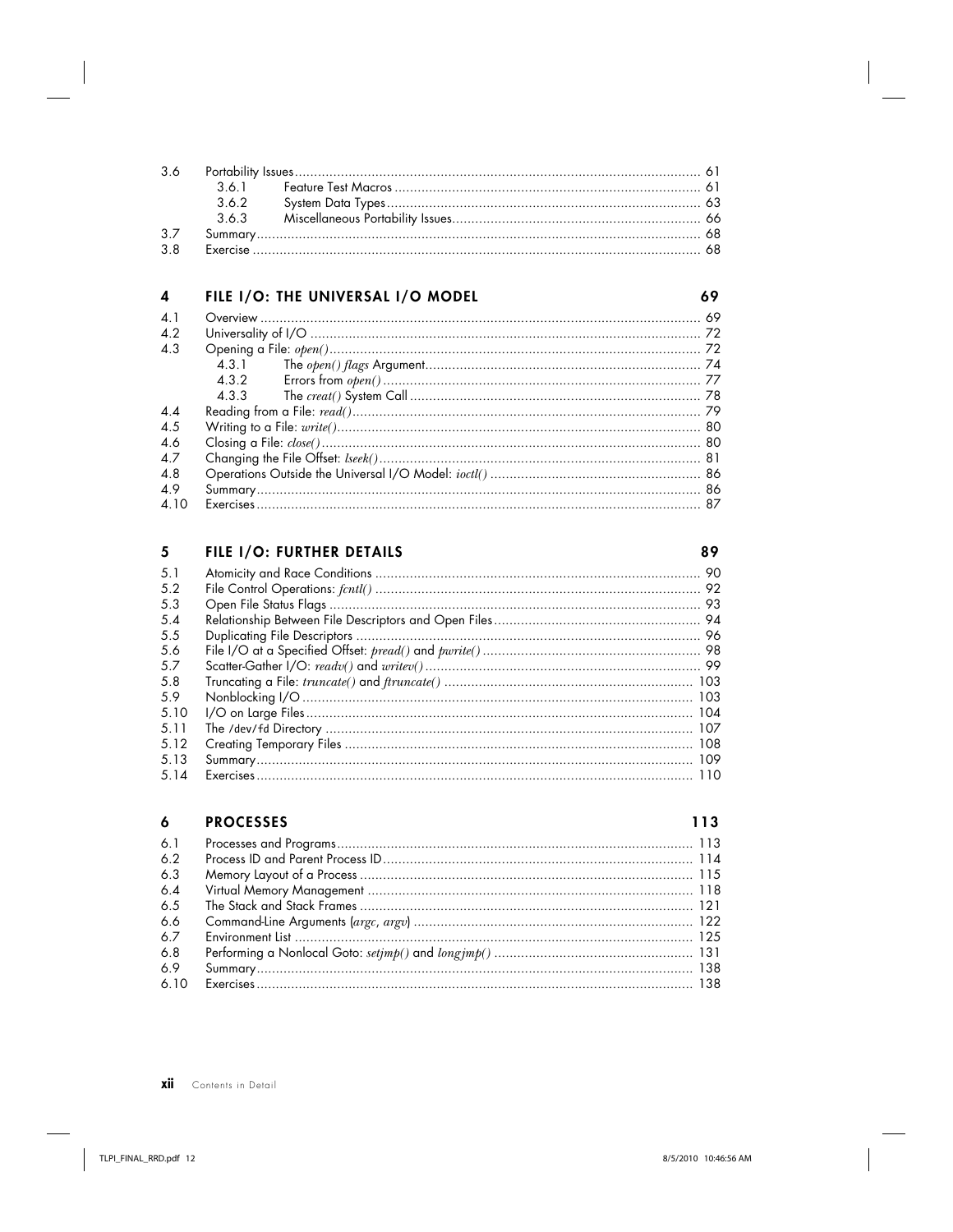## **7 MEMORY ALLOCATION 139**

| 7.1 |       |                                                         |  |
|-----|-------|---------------------------------------------------------|--|
|     | 7.1.1 |                                                         |  |
|     | 712   | Allocating Memory on the Heap: malloc() and free()  140 |  |
|     | 7.1.3 |                                                         |  |
|     |       |                                                         |  |
| 7.2 |       |                                                         |  |
| 7.3 |       |                                                         |  |
| 7.4 |       |                                                         |  |

### **8 USERS AND GROUPS 153**

| 8.2 |  |
|-----|--|
| 8.3 |  |
| 8.4 |  |
| 8.5 |  |
| 8.6 |  |
| 8.7 |  |

### **9 PROCESS CREDENTIALS** 167

| 9.1 |       |                                                                  |  |
|-----|-------|------------------------------------------------------------------|--|
| 9.2 |       |                                                                  |  |
| 9.3 |       |                                                                  |  |
| 9.4 |       |                                                                  |  |
| 9.5 |       |                                                                  |  |
| 9.6 |       |                                                                  |  |
| 9.7 |       |                                                                  |  |
|     | 9.7.1 | Retrieving and Modifying Real, Effective, and Saved Set IDs  172 |  |
|     | 972   |                                                                  |  |
|     | 973   |                                                                  |  |
|     | 974   | Summary of Calls for Modifying Process Credentials  180          |  |
|     | 975   |                                                                  |  |
| 9.8 |       |                                                                  |  |
| 99  |       |                                                                  |  |

### **10 TIME 185**

| 10 1<br>10.2<br>10.3<br>$10\Delta$ | 10.21<br>10.2.2<br>10.2.3 | Converting Between Broken-Down Time and Printable Form  191 |  |
|------------------------------------|---------------------------|-------------------------------------------------------------|--|
| 10.5                               |                           |                                                             |  |
| 10.6                               |                           |                                                             |  |
| 107                                |                           |                                                             |  |
| 10.8                               |                           |                                                             |  |
| 10.9                               |                           |                                                             |  |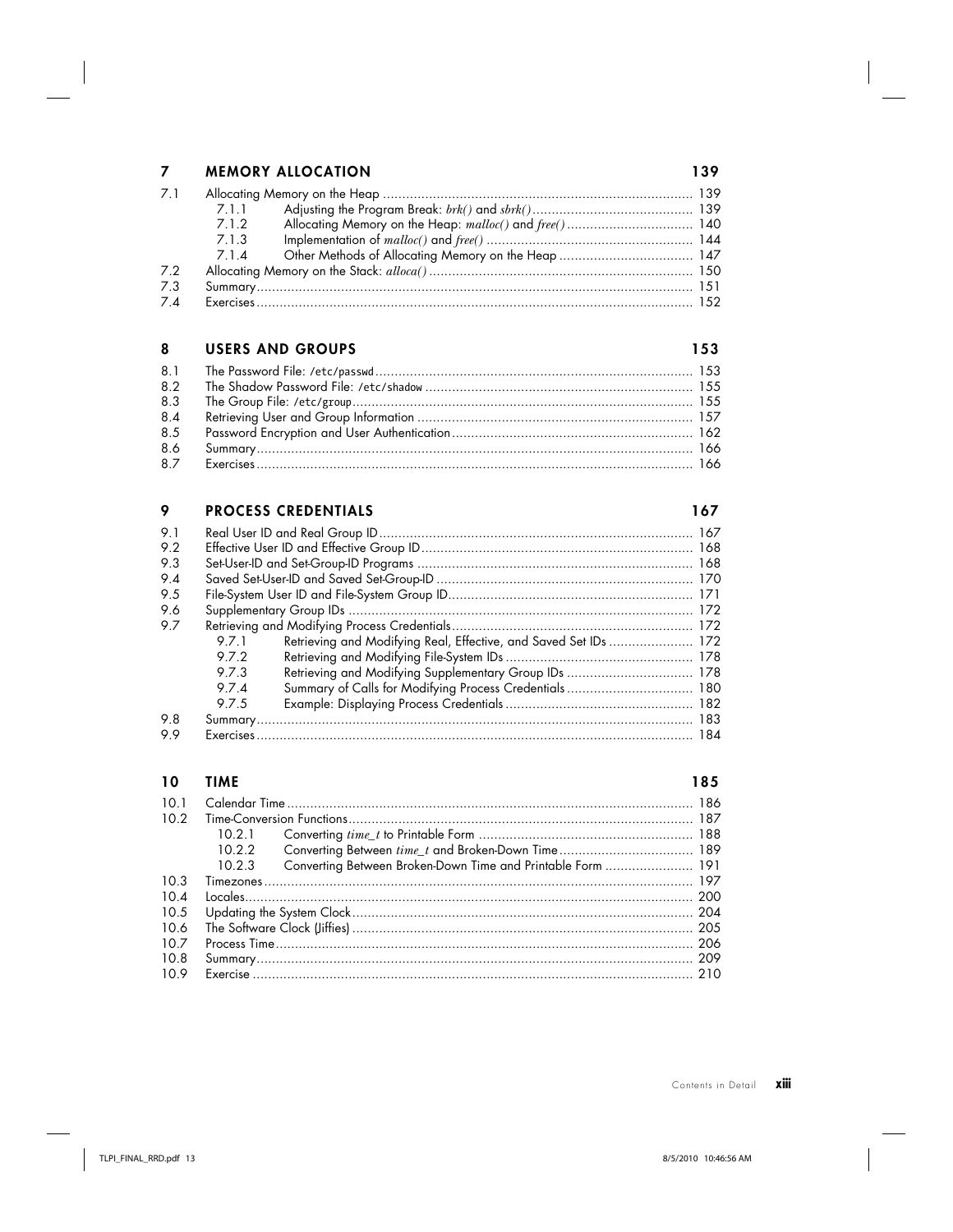| 11 SYSTEM LIMITS AND OPTIONS | 211 |
|------------------------------|-----|
|                              |     |
|                              |     |
|                              |     |
|                              |     |
|                              |     |
|                              |     |
|                              |     |

|  | 12 SYSTEM AND PROCESS INFORMATION | つつつ |
|--|-----------------------------------|-----|
|  |                                   |     |
|  |                                   |     |
|  |                                   |     |
|  |                                   |     |
|  |                                   |     |
|  |                                   |     |
|  |                                   |     |

|      | 13 FILE I/O BUFFERING | 233 |
|------|-----------------------|-----|
|      |                       |     |
|      |                       |     |
|      |                       |     |
|      |                       |     |
|      |                       |     |
|      |                       |     |
|      |                       |     |
| 13.8 |                       |     |
| 13.9 |                       |     |

| 14 |  | <b>FILE SYSTEMS</b> |  |
|----|--|---------------------|--|
|----|--|---------------------|--|

| v<br>۰. |  |
|---------|--|

| 14.1  |        |                                                       |      |
|-------|--------|-------------------------------------------------------|------|
| 142   |        |                                                       |      |
| 14.3  |        |                                                       |      |
| 14.4  |        |                                                       |      |
| 14.5  |        |                                                       |      |
| 14.6  |        |                                                       |      |
| 14.7  |        |                                                       |      |
| 14.8  |        |                                                       |      |
|       | 14.8.1 |                                                       |      |
|       | 14.8.2 | Unmounting a File System: umount() and umount2()  269 |      |
| 14.9  |        |                                                       |      |
|       | 14.9.1 |                                                       |      |
|       | 1492   |                                                       |      |
|       | 14.9.3 |                                                       |      |
|       | 1494   |                                                       |      |
|       | 14.9.5 |                                                       |      |
| 14.10 |        |                                                       |      |
| 14.11 |        |                                                       |      |
| 14.12 |        |                                                       | -277 |
| 14 13 |        |                                                       | 278  |

**xiv** Contents in Detail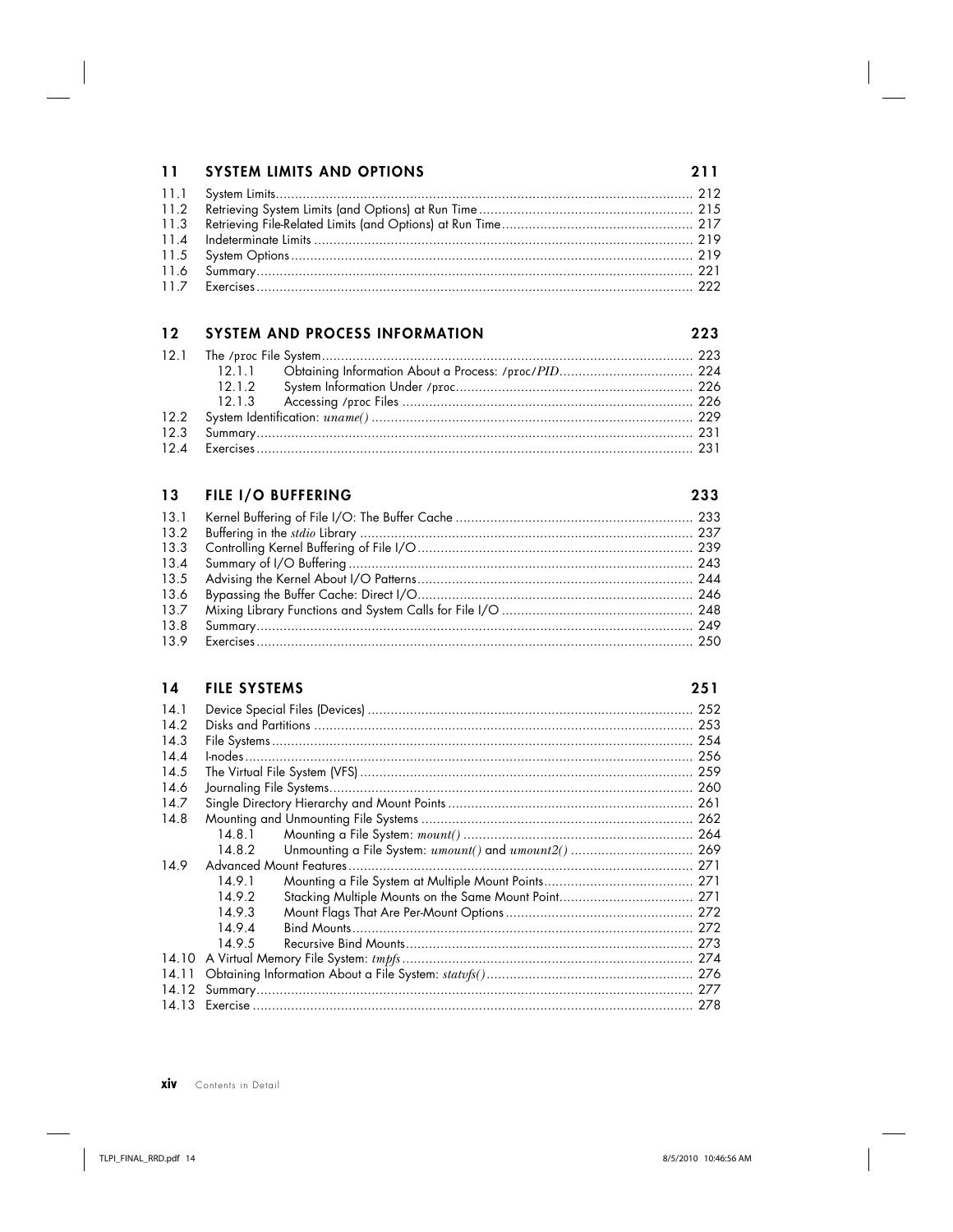| 15   | <b>FILE ATTRIBUTES</b> |                                                          | 279 |
|------|------------------------|----------------------------------------------------------|-----|
| 15.1 |                        |                                                          | 279 |
| 15.2 |                        |                                                          | 285 |
|      | 15.2.1                 | Changing File Timestamps with utime() and utimes()       | 287 |
|      | 15.2.2                 | Changing File Timestamps with utimensat() and futimens() | 289 |
| 15.3 |                        |                                                          | 291 |
|      | 15.3.1                 |                                                          | 291 |
|      | 15.3.2                 | Changing File Ownership: chown(), fchown(), and lchown() | 291 |
| 15.4 | File Permissions       |                                                          | 294 |
|      | 15.4.1                 |                                                          | 294 |
|      | 15.4.2                 |                                                          | 297 |
|      | 15.4.3                 |                                                          | 297 |
|      | 15.4.4                 |                                                          | 299 |
|      | 15.4.5                 |                                                          | 300 |
|      | 15.4.6                 |                                                          | 301 |
|      | 15.4.7                 |                                                          | 303 |
| 15.5 |                        |                                                          | 304 |
| 15.6 | Summary                |                                                          | 308 |
| 15.7 |                        |                                                          | 309 |

| 16 EXTENDED ATTRIBUTES | 311 |
|------------------------|-----|
|                        |     |
|                        |     |
|                        |     |
|                        |     |
|                        |     |

# **17 ACCESS CONTROL LISTS 319**

# **18 DIRECTORIES AND LINKS 339**

| 339 |
|-----|
|     |
|     |
|     |
|     |
|     |
|     |
|     |
|     |
|     |
|     |
|     |
|     |
|     |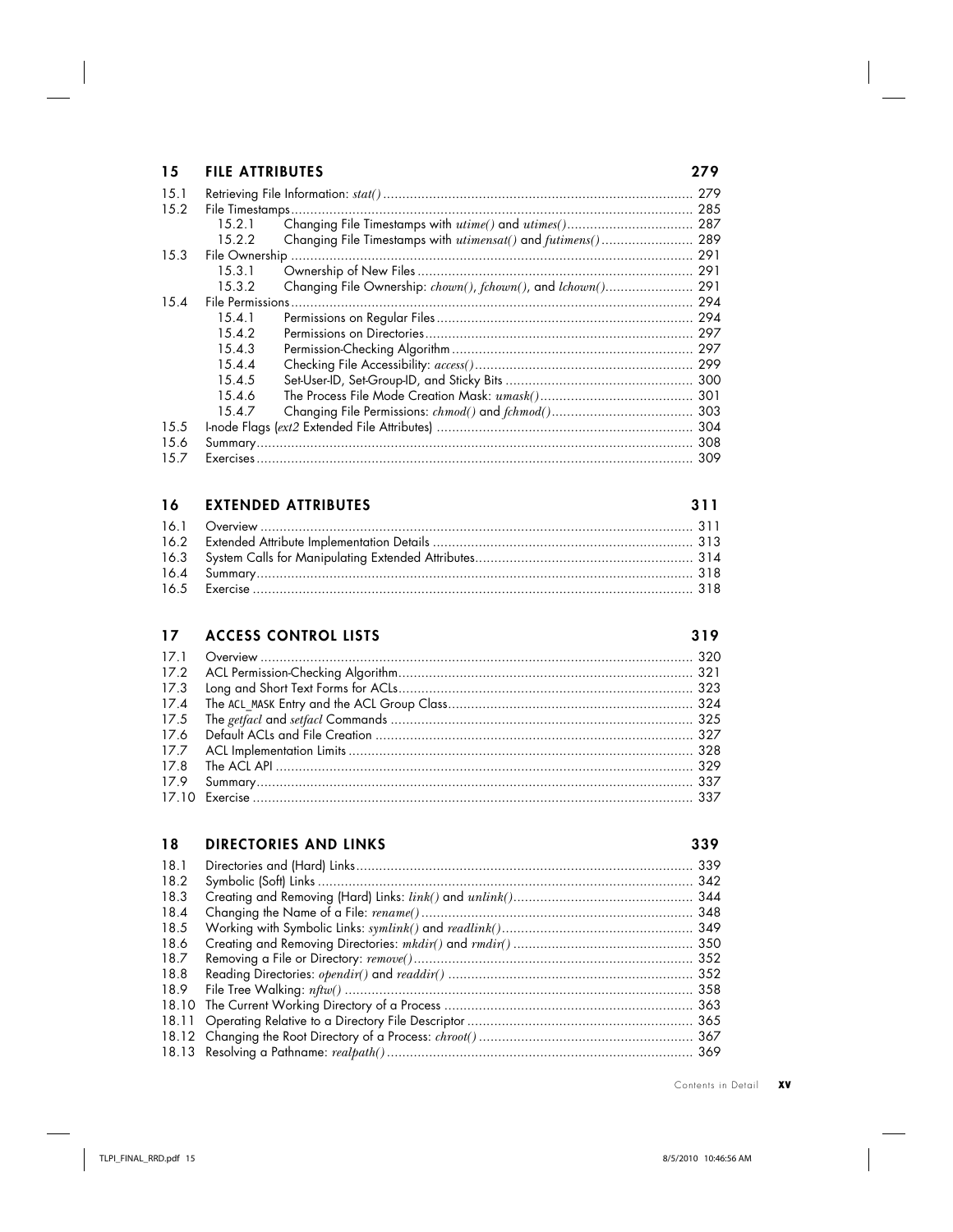#### 19 **MONITORING FILE EVENTS**

| $198$ Fxercise $386$ |  |
|----------------------|--|

#### 20 **SIGNALS: FUNDAMENTAL CONCEPTS**

 $20.1$ 20.2 20.3  $20 \Delta$ 20.5 20.6 20.7 20.8 20.9 

### **SIGNALS: SIGNAL HANDLERS**  $21$

### 421

375

387

| 21.1 |          |                                                             |     |
|------|----------|-------------------------------------------------------------|-----|
|      | 21.1.1   |                                                             |     |
|      | 21.1.2   |                                                             |     |
|      | 21.1.3   |                                                             |     |
| 21.2 |          |                                                             |     |
|      |          | 21.2.1 Performing a Nonlocal Goto from a Signal Handler 429 |     |
|      |          |                                                             |     |
| 21.3 |          |                                                             |     |
| 21.4 |          |                                                             |     |
| 21.5 |          |                                                             |     |
| 21.6 |          |                                                             |     |
| 21.7 | Exercise |                                                             | 446 |

#### $22$ **SIGNALS: ADVANCED FEATURES**

xvi Contents in Detail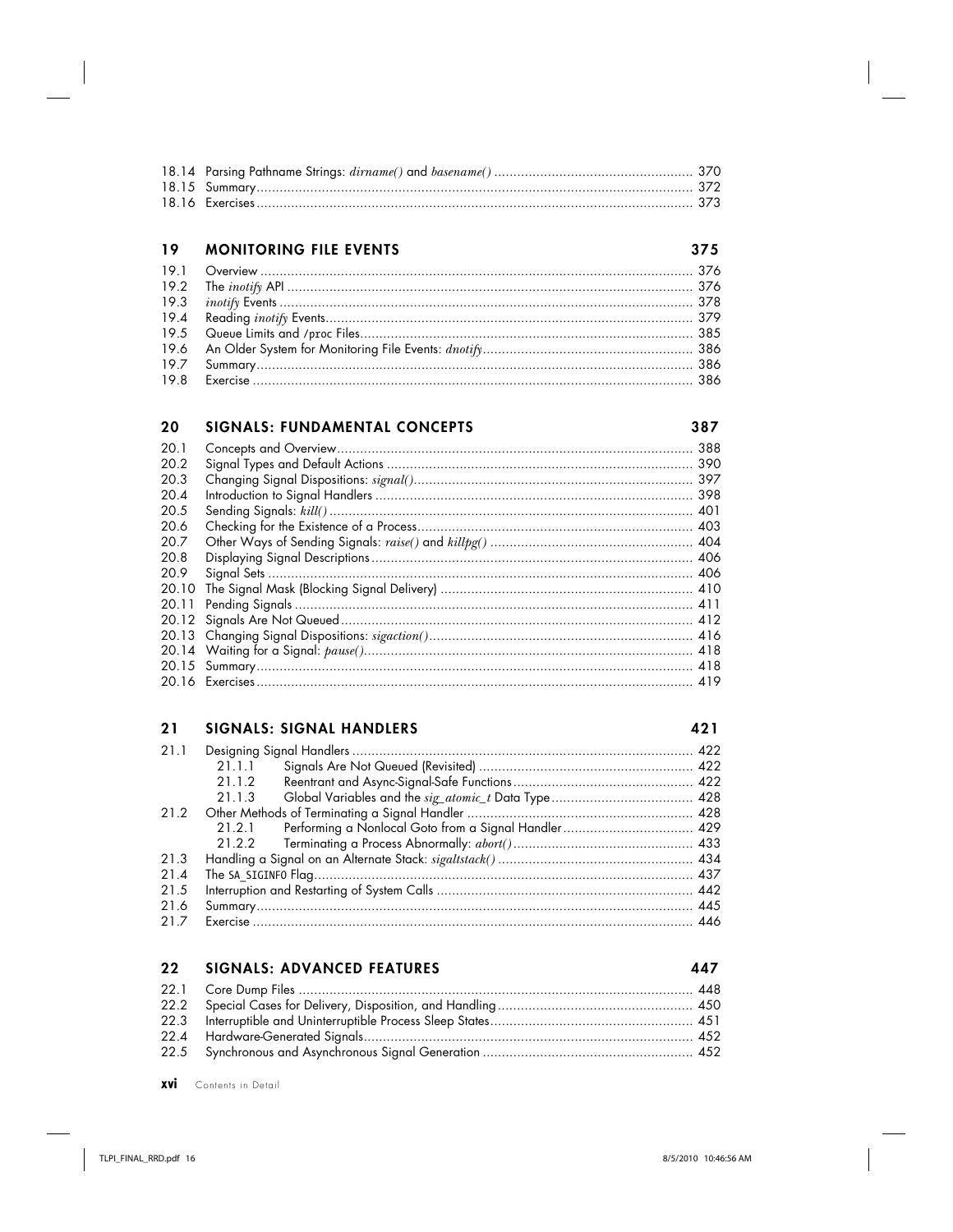| 22.6 |  |
|------|--|
| 22.7 |  |
| 22.8 |  |
|      |  |
|      |  |
|      |  |
|      |  |
|      |  |
|      |  |
|      |  |
|      |  |
|      |  |

## **23 TIMERS AND SLEEPING 479**

| 23.1 | Interval Timers. |                                                              | 479 |  |  |
|------|------------------|--------------------------------------------------------------|-----|--|--|
| 23.2 |                  |                                                              |     |  |  |
| 23.3 |                  |                                                              |     |  |  |
| 23.4 |                  |                                                              |     |  |  |
|      | 23.4.1           |                                                              |     |  |  |
|      | 23.4.2           |                                                              |     |  |  |
| 23.5 | POSIX Clocks.    |                                                              |     |  |  |
|      | 23.5.1           |                                                              |     |  |  |
|      | 23.5.2           |                                                              |     |  |  |
|      | 23.5.3           | Obtaining the Clock ID of a Specific Process or Thread  493  |     |  |  |
|      | 23.5.4           | Improved High-Resolution Sleeping: clock_nanosleep() 493     |     |  |  |
| 23.6 |                  |                                                              |     |  |  |
|      | 23.6.1           |                                                              |     |  |  |
|      | 23.6.2           |                                                              |     |  |  |
|      | 23.6.3           | Retrieving the Current Value of a Timer: timer_gettime() 499 |     |  |  |
|      | 23.6.4           |                                                              |     |  |  |
|      | 23.6.5           |                                                              |     |  |  |
|      | 23.6.6           |                                                              |     |  |  |
|      | 23.6.7           |                                                              |     |  |  |
| 23.7 |                  |                                                              |     |  |  |
| 23.8 |                  |                                                              |     |  |  |
| 23.9 | Exercises        |                                                              | 512 |  |  |

## **24 PROCESS CREATION 513**

| 24.4 |  |
|------|--|
|      |  |
|      |  |
|      |  |

| 25 | <b>PROCESS TERMINATION</b> |  |
|----|----------------------------|--|
|    |                            |  |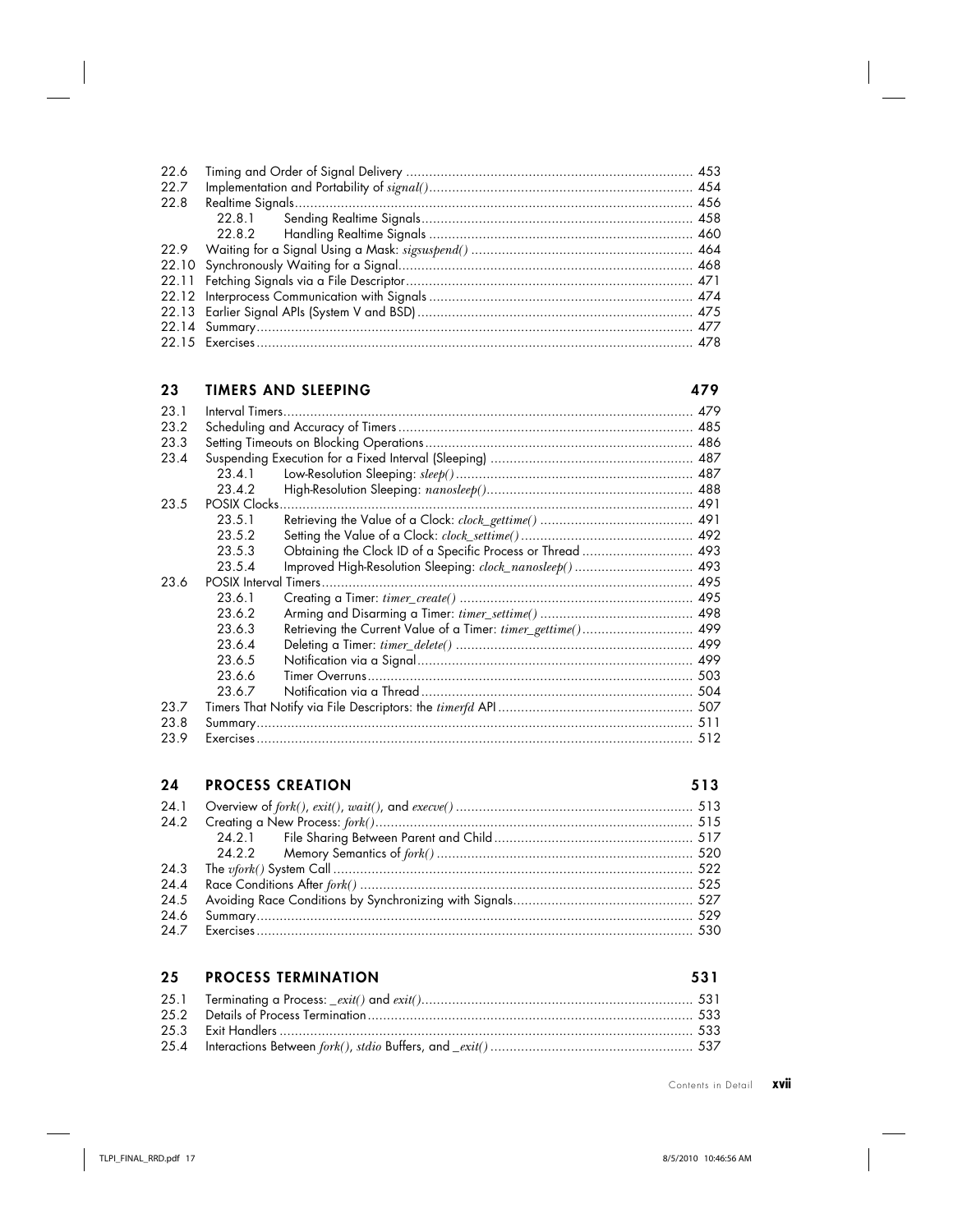| 26   |        | <b>MONITORING CHILD PROCESSES</b> | 541 |
|------|--------|-----------------------------------|-----|
| 26.1 |        |                                   |     |
|      | 26.1.1 |                                   |     |
|      | 26.1.2 |                                   |     |
|      | 26.1.3 |                                   |     |
|      | 26.1.4 |                                   |     |
|      | 26.1.5 |                                   |     |
|      | 26.1.6 |                                   |     |
| 26.2 |        |                                   |     |
| 26.3 |        |                                   |     |
|      | 26.3.1 |                                   |     |
|      | 26.3.2 |                                   |     |
|      | 26.3.3 |                                   |     |
| 26.4 |        |                                   |     |
| 26.5 |        | $Exercises$ 562                   |     |

### **PROGRAM EXECUTION**  $27$

### 563

| 27.1 |                  |                                                          |     |
|------|------------------|----------------------------------------------------------|-----|
| 27.2 |                  |                                                          |     |
|      | 27.2.1           |                                                          |     |
|      | 27.2.2           |                                                          |     |
|      | 27.2.3           | Passing the Caller's Environment to the New Program  570 |     |
|      | 27.24            |                                                          |     |
| 27.3 |                  |                                                          |     |
| 27 A |                  |                                                          |     |
| 27.5 |                  |                                                          |     |
| 27.6 |                  |                                                          |     |
| 27 Z |                  |                                                          |     |
| 27.8 |                  |                                                          |     |
| 27 9 | <b>Exercises</b> |                                                          | 589 |

### 28 PROCESS CREATION AND PROGRAM EXECUTION IN **MORE DETAIL**

| 286 Exercise | $\sim$ 616 |
|--------------|------------|

#### 29 **THREADS: INTRODUCTION**

### 617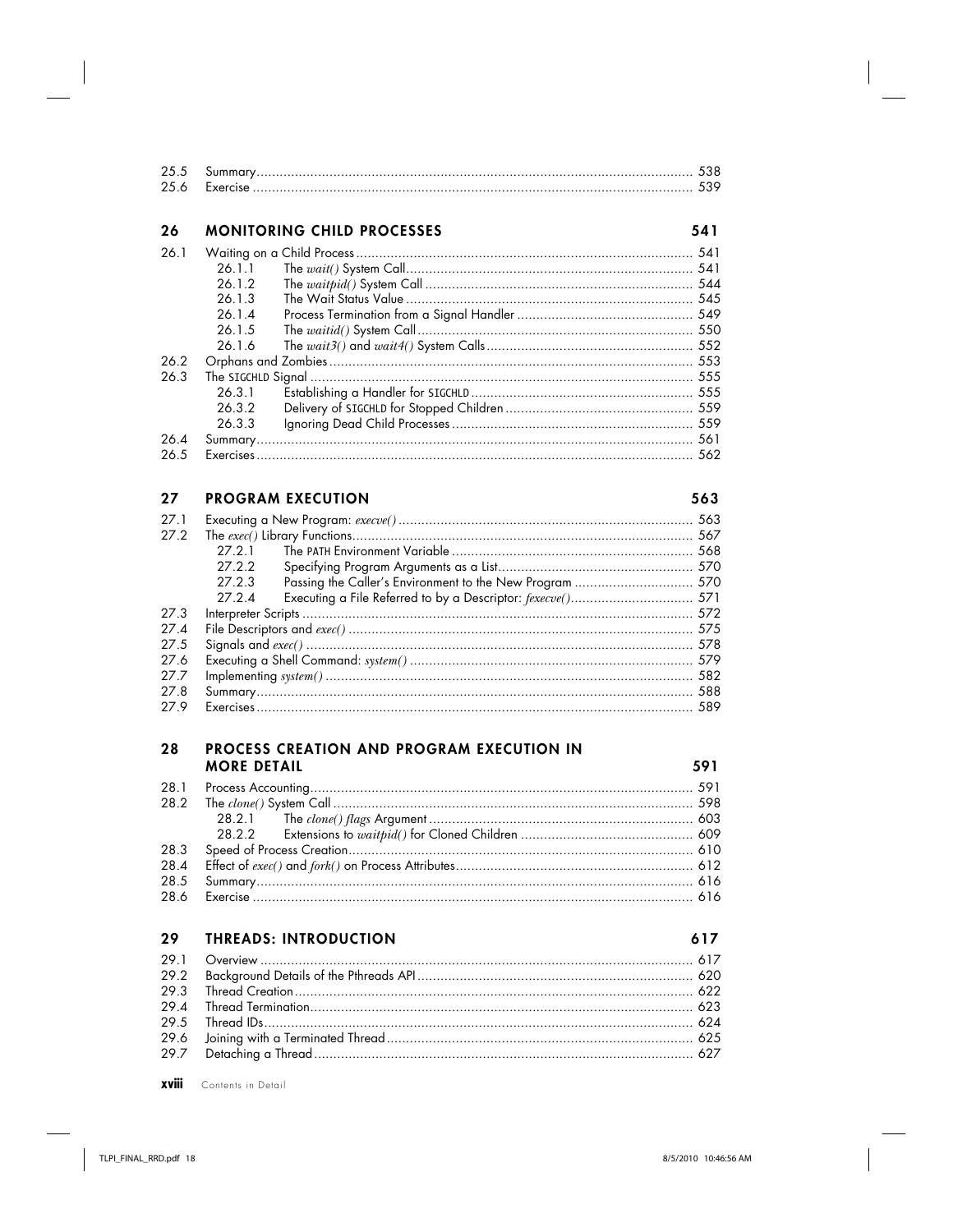# **30 THREADS: THREAD SYNCHRONIZATION 631**

| 30.1 |        |  |
|------|--------|--|
|      | 30.1.1 |  |
|      | 30.1.2 |  |
|      | 30.1.3 |  |
|      | 30.14  |  |
|      | 30.1.5 |  |
|      | 3016   |  |
|      | 30.1.7 |  |
| 30.2 |        |  |
|      | 30.2.1 |  |
|      | 30.2.2 |  |
|      | 30.2.3 |  |
|      | 30.2.4 |  |
|      | 30.2.5 |  |
| 30.3 |        |  |
| 30.4 |        |  |

# **31 THREADS: THREAD SAFETY AND PER-THREAD STORAGE 655** 31.1 Thread Safety (and Reentrancy Revisited) ..................................................................... 655

| 31.3 |        |                                                                   |  |
|------|--------|-------------------------------------------------------------------|--|
|      | 31.3.1 | Thread-Specific Data from the Library Function's Perspective  660 |  |
|      | 31.3.2 |                                                                   |  |
|      | 31.3.3 |                                                                   |  |
|      | 31 3 4 |                                                                   |  |
|      | 31.3.5 |                                                                   |  |
| 31.4 |        |                                                                   |  |
| 31.5 |        |                                                                   |  |
|      |        |                                                                   |  |
|      |        |                                                                   |  |

# **32 THREADS: THREAD CANCELLATION 671**

## **33 THREADS: FURTHER DETAILS 681**

|  |  | 681 |
|--|--|-----|
|  |  |     |

| 33.2.2 |  |
|--------|--|
| 33.2.3 |  |
| 3324   |  |

Contents in Detail **xix**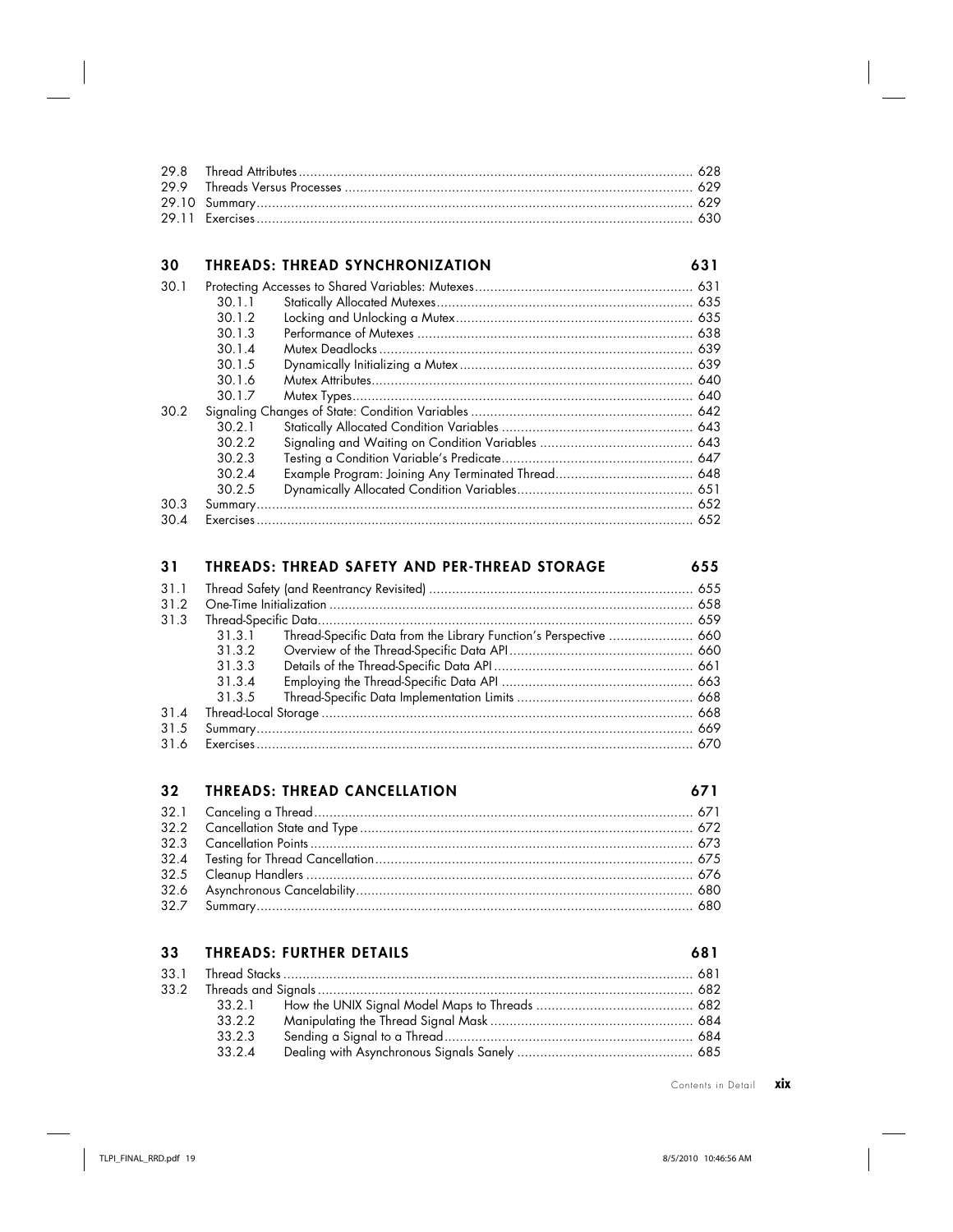#### 34 PROCESS GROUPS, SESSIONS, AND JOB CONTROL 699  $341$ 34.2 343  $344$  $34.5$ 346  $3461$ 34.6.2 34.7  $34.7.1$ 34.7.2 34.7.3 34.7.4  $240$ 730

| -94.0 |                                                                                                      |  |
|-------|------------------------------------------------------------------------------------------------------|--|
| 34.9  | م روم المستنسسين المستنسسين المستنسسين المستنسسين المستنسسين المستنسسين المستنسرة المعاملات المناسبة |  |

#### 35 PROCESS PRIORITIES AND SCHEDULING

733  $35.1$  $3.5.2$  $35.2.1$ 35.2.2 35.2.3  $35<sub>3</sub>$  $35.3.1$  $3.5.3.2$  $3533$  $3.5.3 \text{ } 4$  $3.5 \Delta$ 35.5 35.6 

#### 36 **PROCESS RESOURCES** 753 36.1 36.2 36.3 36.4 36.5

#### 37 **DAEMONS** 767  $37.1$  $37.2$

**YY** Contents in Detail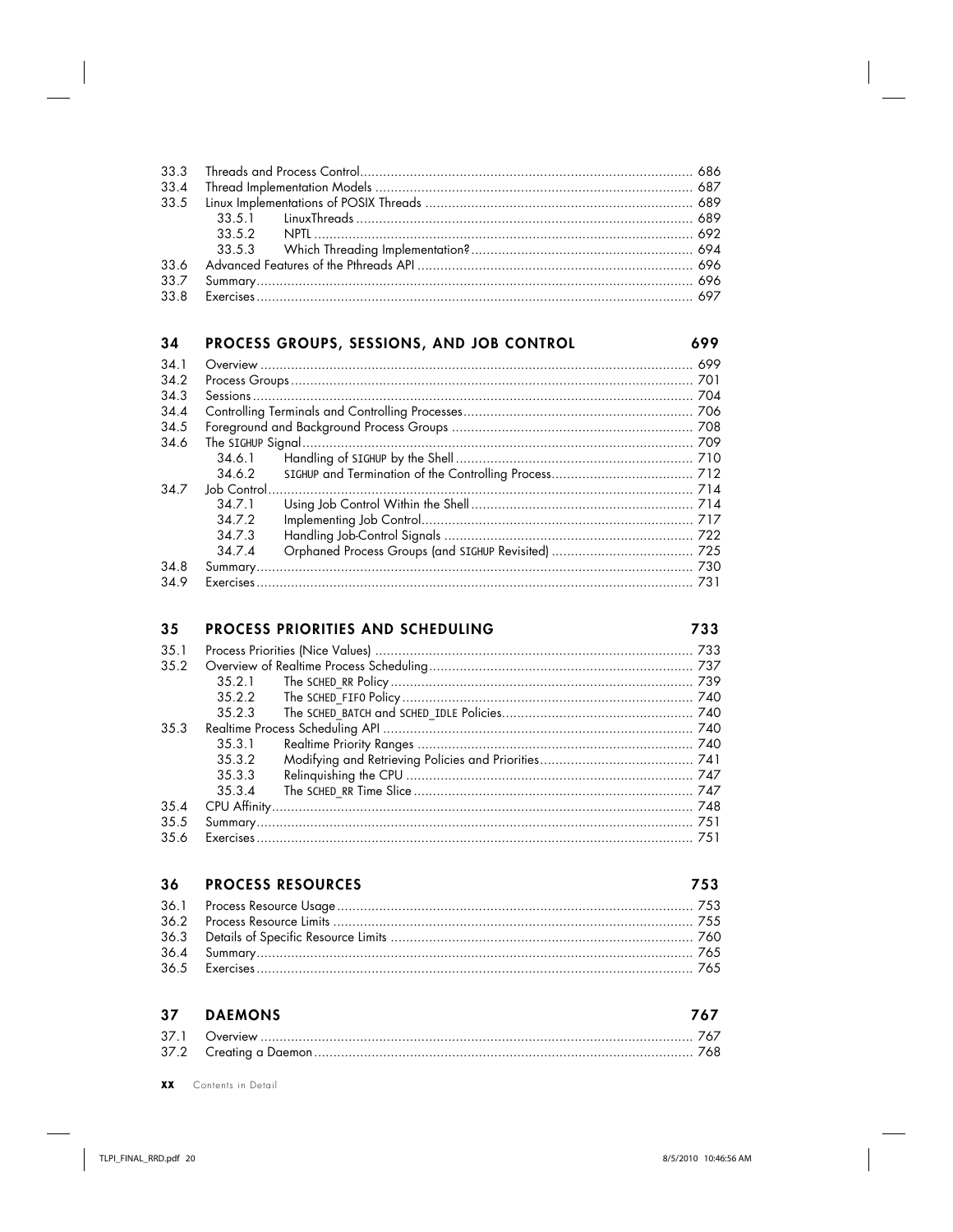### 38 **WRITING SECURE PRIVILEGED PROGRAMS**

| 38.1 |  |
|------|--|
| 38.2 |  |
| 38.3 |  |
| 38.4 |  |
| 38.5 |  |
| 38.6 |  |
| 38.7 |  |
| 38.8 |  |
| 38.9 |  |
|      |  |
|      |  |
|      |  |
|      |  |

#### 39 **CAPABILITIES**

### 797

783

| 39.1  |        |                                                                    | 797 |
|-------|--------|--------------------------------------------------------------------|-----|
| 39.2  |        |                                                                    |     |
| 39.3  |        |                                                                    |     |
|       | 39.3.1 |                                                                    |     |
|       | 39.3.2 |                                                                    |     |
|       | 39.3.3 | Purpose of the Process Permitted and Effective Capability Sets 802 |     |
|       | 39.3.4 | Purpose of the File Permitted and Effective Capability Sets  802   |     |
|       | 39.3.5 |                                                                    |     |
|       | 39.3.6 | Assigning and Viewing File Capabilities from the Shell 803         |     |
| 39 4  |        |                                                                    |     |
| 39.5  |        |                                                                    |     |
|       | 39.5.1 |                                                                    |     |
|       | 39.5.2 |                                                                    |     |
| 39.6  |        |                                                                    |     |
| 39.7  |        |                                                                    |     |
| 39.8  |        |                                                                    |     |
| 39.9  |        |                                                                    |     |
| 39.10 |        |                                                                    |     |
| 39.11 |        |                                                                    |     |
| 39.12 |        |                                                                    |     |

#### 40 **LOGIN ACCOUNTING**

#### 817 40.1 40.2 40.3 40.4 40.5 40.6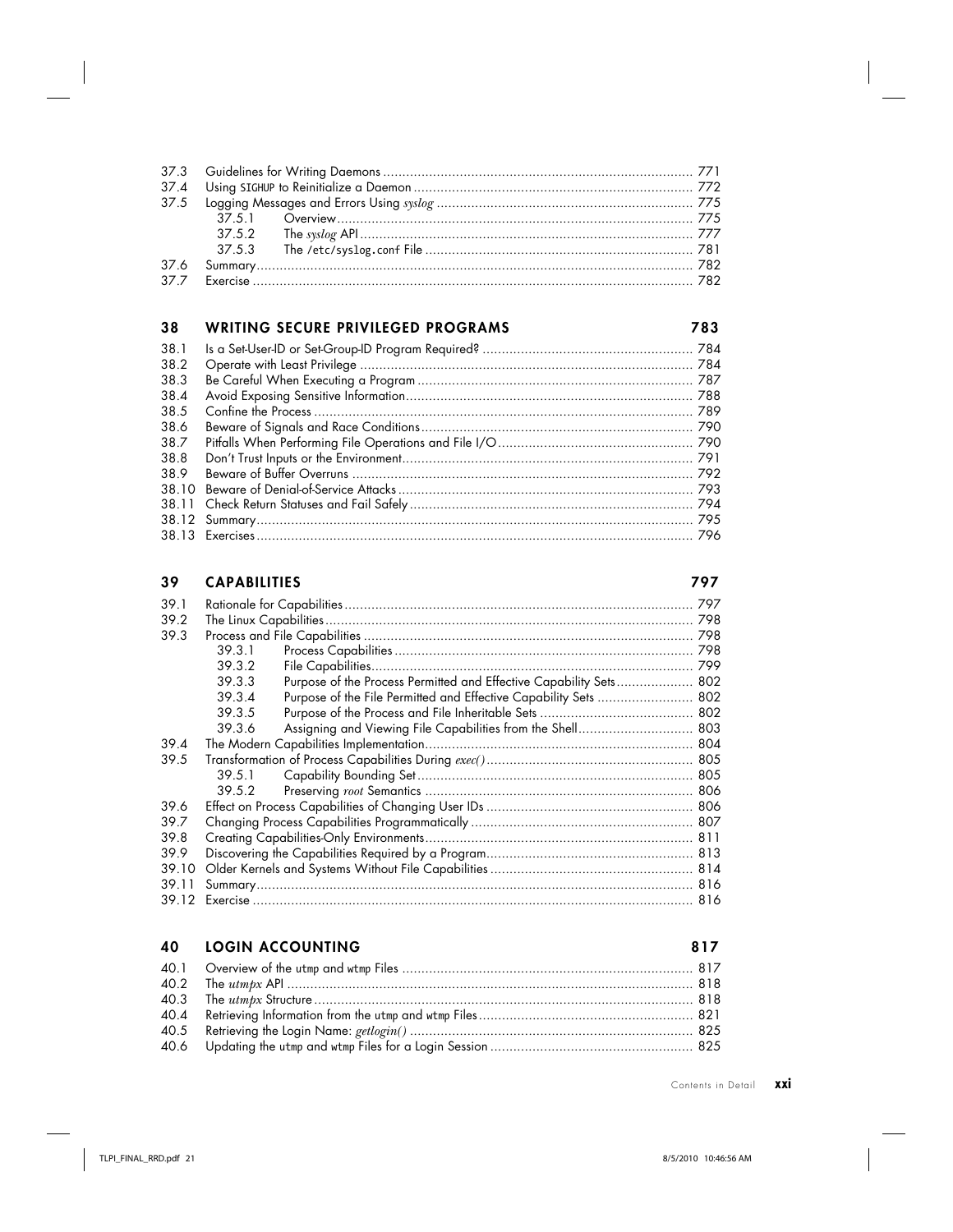### FUNDAMENTALS OF SHARED LIBRARIES 41

| 41    | <b>FUNDAMENTALS OF SHARED LIBRARIES</b> | 833 |
|-------|-----------------------------------------|-----|
| 41.1  |                                         |     |
| 41.2  |                                         |     |
| 41.3  |                                         |     |
| 41.4  |                                         |     |
|       | 41.4.1                                  |     |
|       | 41.4.2                                  |     |
|       | 41.4.3                                  |     |
|       | 41.4.4                                  |     |
| 41.5  |                                         |     |
| 41.6  |                                         |     |
| 41.7  |                                         |     |
| 41.8  |                                         |     |
| 41.9  |                                         |     |
| 41.10 |                                         |     |
| 41.11 |                                         |     |
|       |                                         |     |
|       |                                         |     |
|       |                                         |     |
|       |                                         |     |

### 42 ADVANCED FEATURES OF SHARED LIBRARIES

| 42.1 |        |                                                          |  |
|------|--------|----------------------------------------------------------|--|
|      | 42.1.1 |                                                          |  |
|      | 42.1.2 |                                                          |  |
|      | 42.1.3 |                                                          |  |
|      | 42.1.4 |                                                          |  |
|      | 42.1.5 | Obtaining Information About Loaded Symbols: dladdr() 866 |  |
|      | 42.1.6 |                                                          |  |
| 42.2 |        |                                                          |  |
| 42.3 |        |                                                          |  |
|      | 42.3.1 |                                                          |  |
|      |        |                                                          |  |
| 42.4 |        |                                                          |  |
| 42.5 |        |                                                          |  |
| 426  |        |                                                          |  |
| 42.7 |        |                                                          |  |
| 42.8 |        |                                                          |  |

| <b>43 INTERPROCESS COMMUNICATION OVERVIEW</b> | 877 |
|-----------------------------------------------|-----|
|                                               |     |
|                                               |     |
|                                               |     |
|                                               |     |
|                                               |     |
|                                               |     |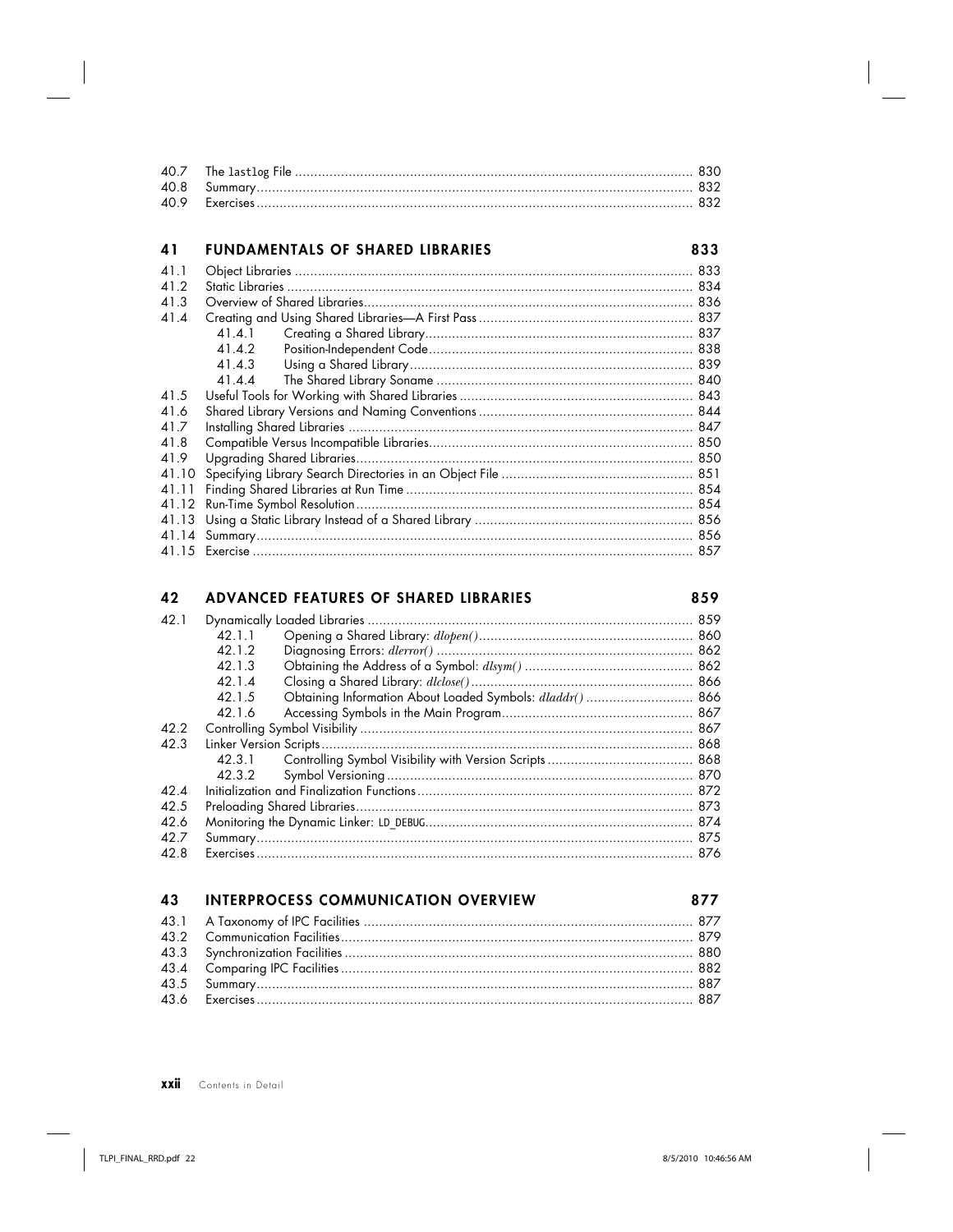### PIPES AND FIFOS 44

| 44.1 |  |
|------|--|
| 44.2 |  |
| 44.3 |  |
| 44.4 |  |
| 44.5 |  |
| 44.6 |  |
| 447  |  |
|      |  |
|      |  |
|      |  |
|      |  |
|      |  |

#### **INTRODUCTION TO SYSTEM V IPC** 45

#### 46 **SYSTEM V MESSAGE QUEUES**

937

965

921

889

| 46.1  |        |  |
|-------|--------|--|
| 46.2  |        |  |
|       | 46.2.1 |  |
|       | 46.2.2 |  |
| 46.3  |        |  |
| 46.4  |        |  |
| 46.5  |        |  |
| 46.6  |        |  |
| 46.7  |        |  |
| 46.8  |        |  |
| 46.9  |        |  |
| 46.10 |        |  |
|       |        |  |

### 47 **SYSTEM V SEMAPHORES**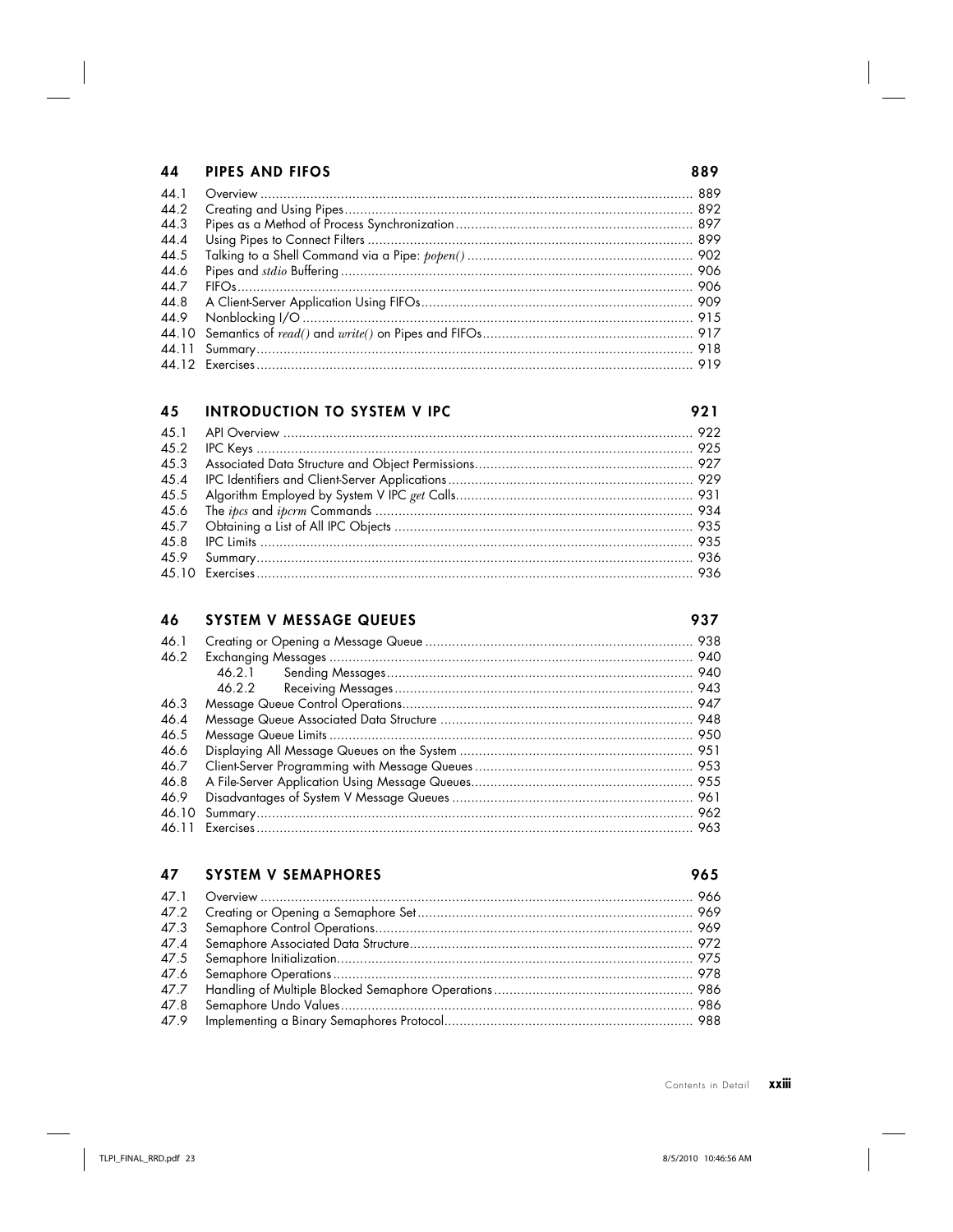### 48 SYSTEM V SHARED MEMORY

### 997

| 48.2 |  |
|------|--|
| 48.3 |  |
| 48.4 |  |
| 48.5 |  |
| 48.6 |  |
| 48.7 |  |
|      |  |
|      |  |
|      |  |
|      |  |

#### **MEMORY MAPPINGS** 49

### 1017

| 49.1  |        |                                                            |  |
|-------|--------|------------------------------------------------------------|--|
| 49.2  |        |                                                            |  |
| 49.3  |        |                                                            |  |
| 49.4  |        |                                                            |  |
|       | 49.4.1 |                                                            |  |
|       | 49.4.2 |                                                            |  |
|       | 49.4.3 |                                                            |  |
|       | 49.4.4 | Memory Protection and File Access Mode Interactions 1030   |  |
| 49.5  |        |                                                            |  |
| 49.6  |        |                                                            |  |
| 49.7  |        |                                                            |  |
| 49.8  |        |                                                            |  |
| 49.9  |        |                                                            |  |
| 49.10 |        | The MAP_FIXED Flag ………………………………………………………………………………………… 1040 |  |
| 49.11 |        |                                                            |  |
| 49.12 |        |                                                            |  |
|       |        |                                                            |  |

#### 50 **VIRTUAL MEMORY OPERATIONS**

### 1045

1057

### $51$ **INTRODUCTION TO POSIX IPC**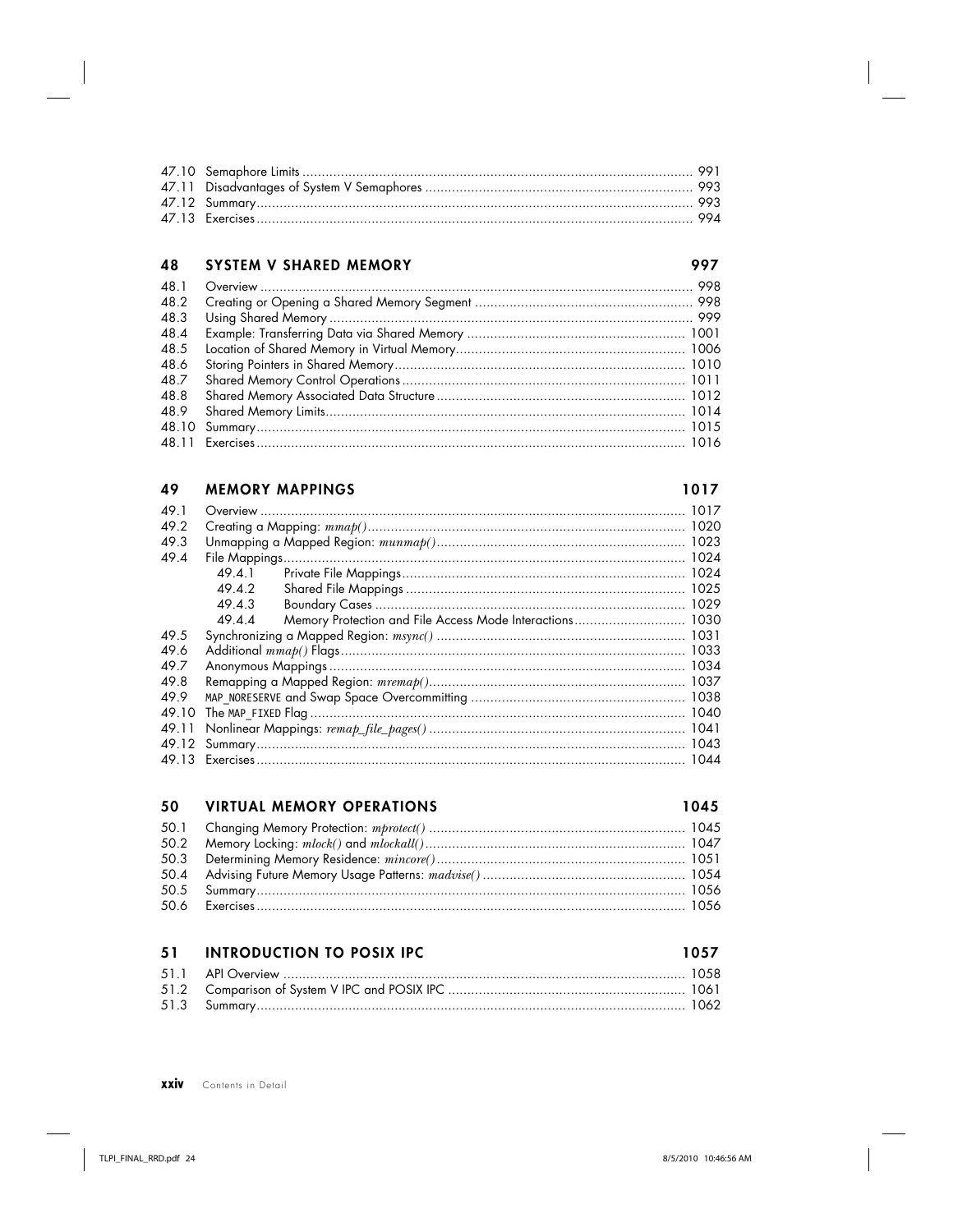## 52 POSIX MESSAGE QUEUES

| 52.1<br>52.2 |        |  |
|--------------|--------|--|
| 52.3         |        |  |
| 52.4         |        |  |
| 52.5         |        |  |
|              | 52.5.1 |  |
|              | 52.5.2 |  |
|              | 52.5.3 |  |
| 52.6         |        |  |
|              | 52.6.1 |  |
|              | 52.6.2 |  |
| 52.7         |        |  |
| 52.8         |        |  |
| 52.9         |        |  |
| 52.10        |        |  |
| 52.11        |        |  |

### 53 POSIX SEMAPHORES

### 1089

1063

| 53.1 |        |  |
|------|--------|--|
| 53.2 |        |  |
|      | 53.2.1 |  |
|      | 53.2.2 |  |
|      | 53.2.3 |  |
| 53.3 |        |  |
|      | 53.3.1 |  |
|      | 53.3.2 |  |
|      | 53.3.3 |  |
| 53.4 |        |  |
|      | 53.4.1 |  |
|      | 53.4.2 |  |
| 53.5 |        |  |
| 53.6 |        |  |
| 53.7 |        |  |
| 53.8 |        |  |

### 54 POSIX SHARED MEMORY

### 1107

1117

### 55 FILE LOCKING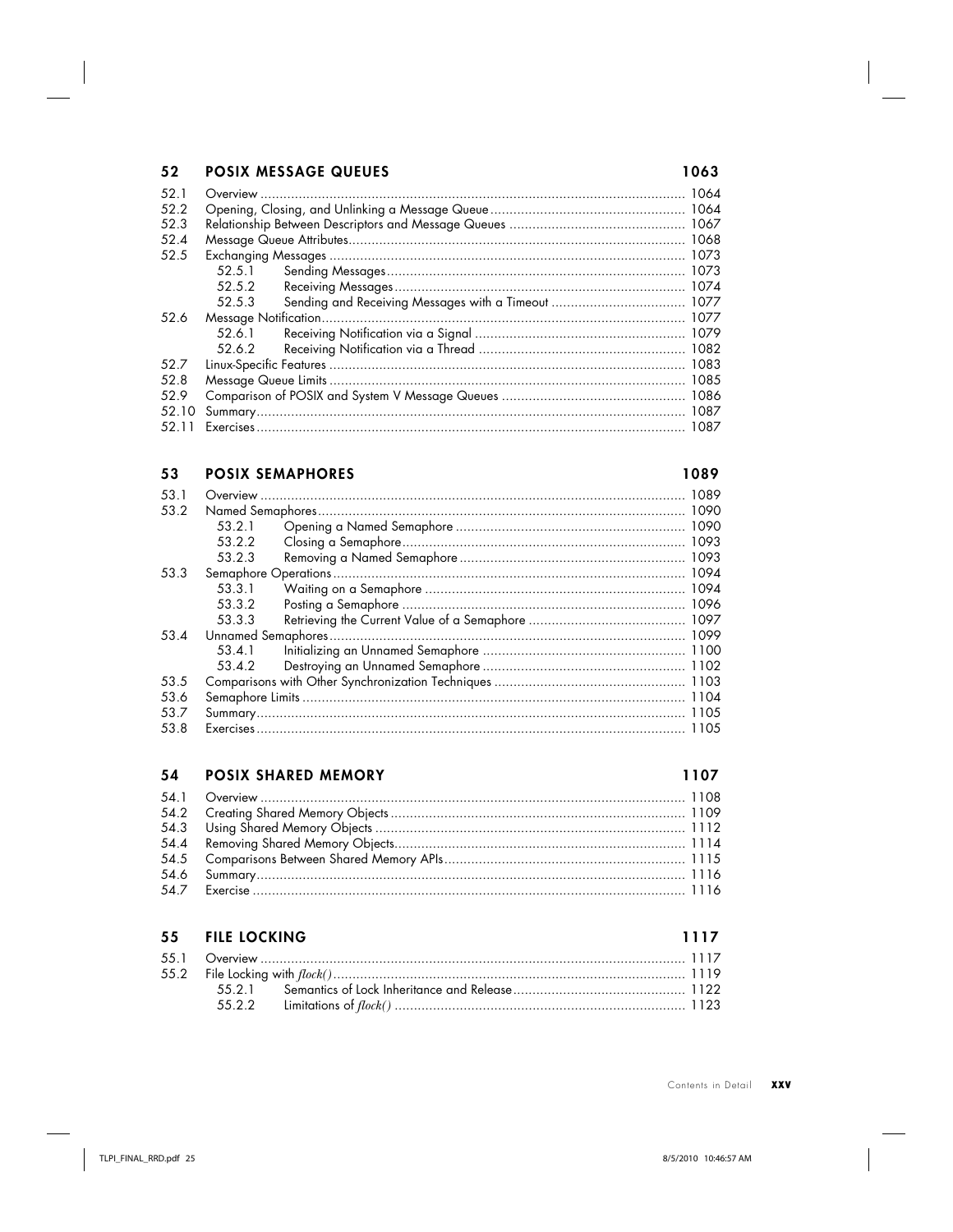| 55.3 |        |                                                           |  |
|------|--------|-----------------------------------------------------------|--|
|      | 55.3.1 |                                                           |  |
|      | 55.3.2 |                                                           |  |
|      | 55.3.3 |                                                           |  |
|      | 55.3.4 |                                                           |  |
|      | 55.3.5 |                                                           |  |
|      | 55.3.6 | Lock Starvation and Priority of Queued Lock Requests 1137 |  |
| 554  |        |                                                           |  |
| 55.5 |        |                                                           |  |
| 55.6 |        |                                                           |  |
| 55.7 |        |                                                           |  |
| 558  |        |                                                           |  |
| 55.9 |        |                                                           |  |

## 56 SOCKETS: INTRODUCTION

### 1149

| 56.5.1 |  |
|--------|--|
| 56.5.2 |  |
| 56.5.3 |  |
| 56.5.4 |  |
| 56.5.5 |  |
|        |  |
| 56.6.1 |  |
| 56.6.2 |  |
|        |  |
|        |  |

# 57 SOCKETS: UNIX DOMAIN

| 58   | SOCKETS: FUNDAMENTALS OF TCP/IP NETWORKS | 1179 |
|------|------------------------------------------|------|
| 58.1 |                                          |      |
| 58.2 |                                          |      |
| 58.3 |                                          |      |
| 58.4 |                                          |      |
| 58.5 |                                          |      |
| 58.6 |                                          |      |
|      | 58.6.1                                   |      |
|      |                                          |      |
|      | 58.6.3                                   |      |
| 58.7 |                                          |      |
| 58.8 |                                          |      |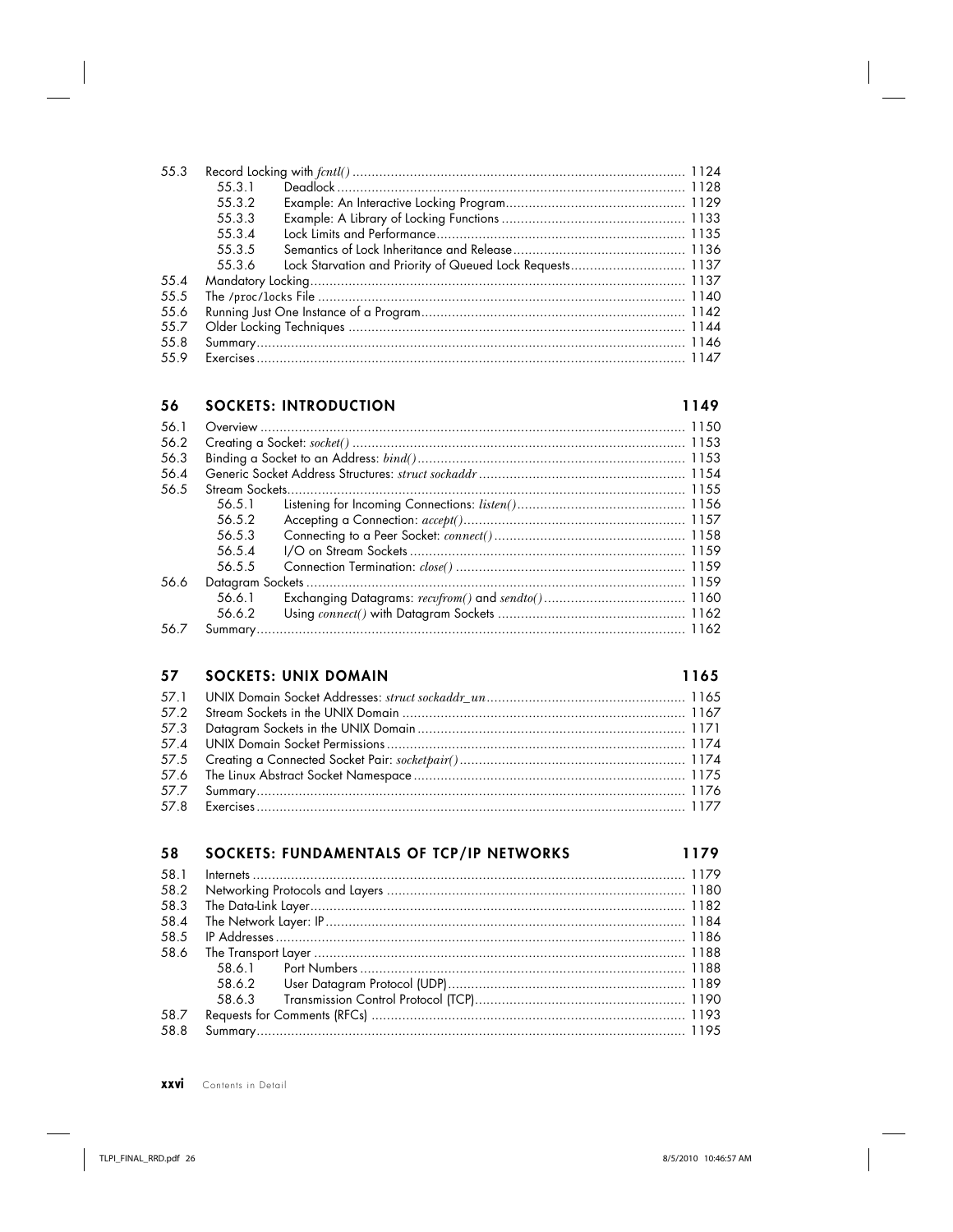# **59 SOCKETS: INTERNET DOMAINS 1197**

| 59.1  |         |  |
|-------|---------|--|
| 59.2  |         |  |
| 59.3  |         |  |
| 59.4  |         |  |
| 59.5  |         |  |
| 59.6  |         |  |
| 59.7  |         |  |
| 59.8  |         |  |
| 59.9  |         |  |
| 59.10 |         |  |
|       |         |  |
|       | 59.10.2 |  |
|       | 59.10.3 |  |
|       | 59.10.4 |  |
| 59.11 |         |  |
| 59.12 |         |  |
| 59.13 |         |  |
|       | 59.13.1 |  |
|       | 59.13.2 |  |
|       | 59.13.3 |  |
| 59.14 |         |  |
| 59.15 |         |  |
| 59.16 |         |  |
|       |         |  |

### **60 SOCKETS: SERVER DESIGN 1239**

### **61 SOCKETS: ADVANCED TOPICS 1253**

| 61.1  |        |  |
|-------|--------|--|
| 61.2  |        |  |
| 61.3  |        |  |
| 61.4  |        |  |
| 61.5  |        |  |
| 61.6  |        |  |
|       | 61.6.1 |  |
|       | 61.6.2 |  |
|       | 61.6.3 |  |
|       | 61.6.4 |  |
|       | 61.6.5 |  |
|       | 61.6.6 |  |
|       | 61.6.7 |  |
| 61.7  |        |  |
| 61.8  |        |  |
| 61.9  |        |  |
| 61.10 |        |  |
| 61.11 |        |  |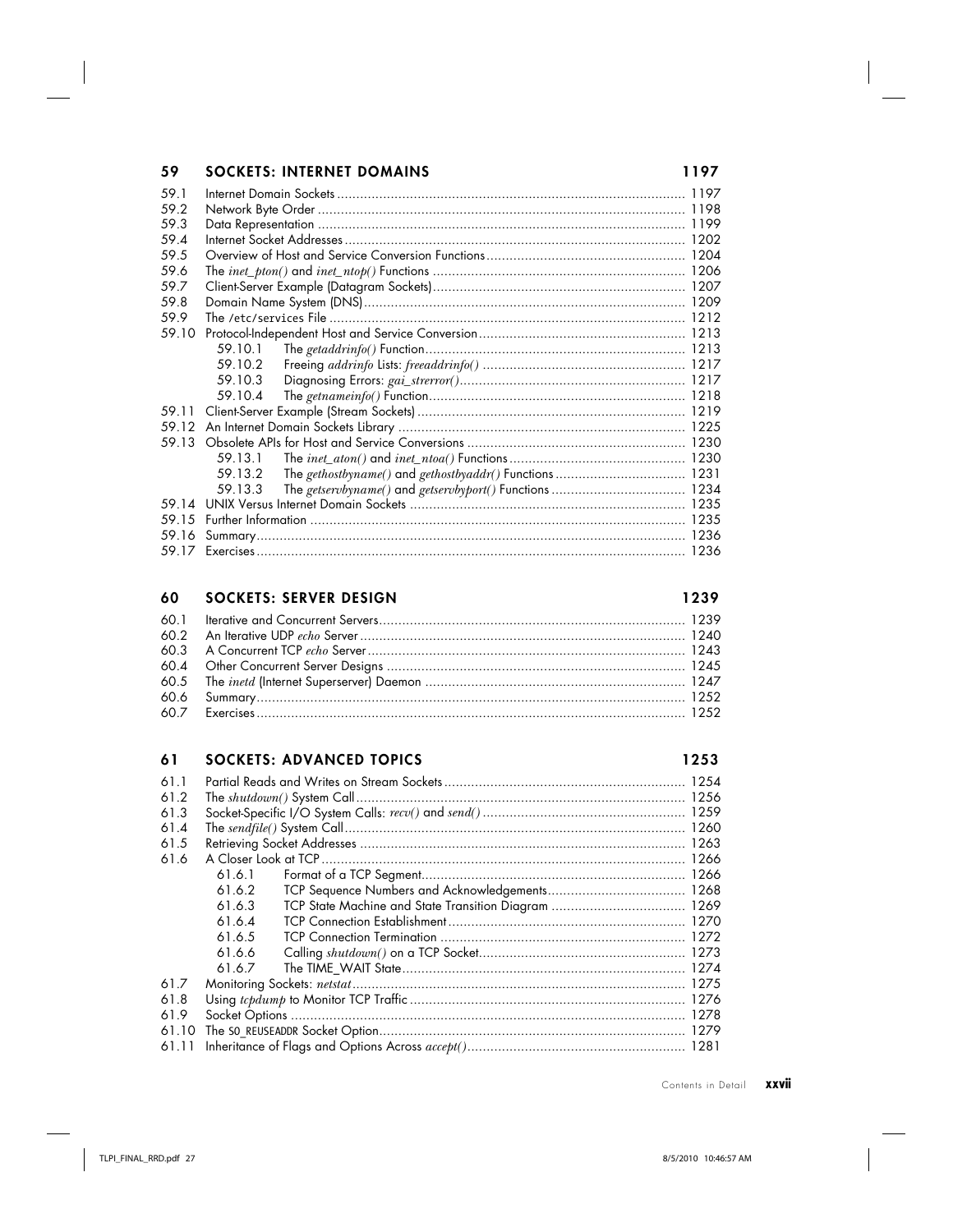| 61.13.3 |  |
|---------|--|
| 61.13.4 |  |
| 61.13.5 |  |
|         |  |
|         |  |
|         |  |

#### 62 **TERMINALS**

1289

| 62.1  |        |  |
|-------|--------|--|
| 62.2  |        |  |
| 62.3  |        |  |
| 62.4  |        |  |
| 62.5  |        |  |
| 62.6  |        |  |
|       | 62.6.1 |  |
|       | 62.6.2 |  |
|       |        |  |
| 62.7  |        |  |
| 628   |        |  |
| 62.9  |        |  |
| 62.10 |        |  |
|       |        |  |
|       |        |  |

### **ALTERNATIVE I/O MODELS** 63

| 63.1 | Overview.         |                                                             |      |
|------|-------------------|-------------------------------------------------------------|------|
|      | 63.1.1            |                                                             |      |
|      | 63.1.2            | Employing Nonblocking I/O with Alternative I/O Models  1330 |      |
| 63.2 |                   | I/O Multiplexing                                            |      |
|      | 63.2.1            |                                                             |      |
|      | 63.2.2            |                                                             |      |
|      | 63.2.3            |                                                             |      |
|      | 63.2.4            |                                                             |      |
|      | 63.2.5            |                                                             |      |
| 63.3 | Signal-Driven I/O |                                                             |      |
|      | 63.3.1            |                                                             |      |
|      | 63.3.2            |                                                             |      |
| 63.4 | The epoll API.    |                                                             |      |
|      | 63.4.1            |                                                             |      |
|      | 6342              |                                                             |      |
|      | 63.4.3            |                                                             |      |
|      | 63.4.4            |                                                             |      |
|      | 63.4.5            |                                                             |      |
|      | 63.4.6            |                                                             |      |
| 63.5 |                   |                                                             |      |
|      | 63.5.1            |                                                             |      |
|      | 63.5.2            |                                                             |      |
| 63.6 | Summary           |                                                             |      |
| 63.7 |                   |                                                             | 1374 |